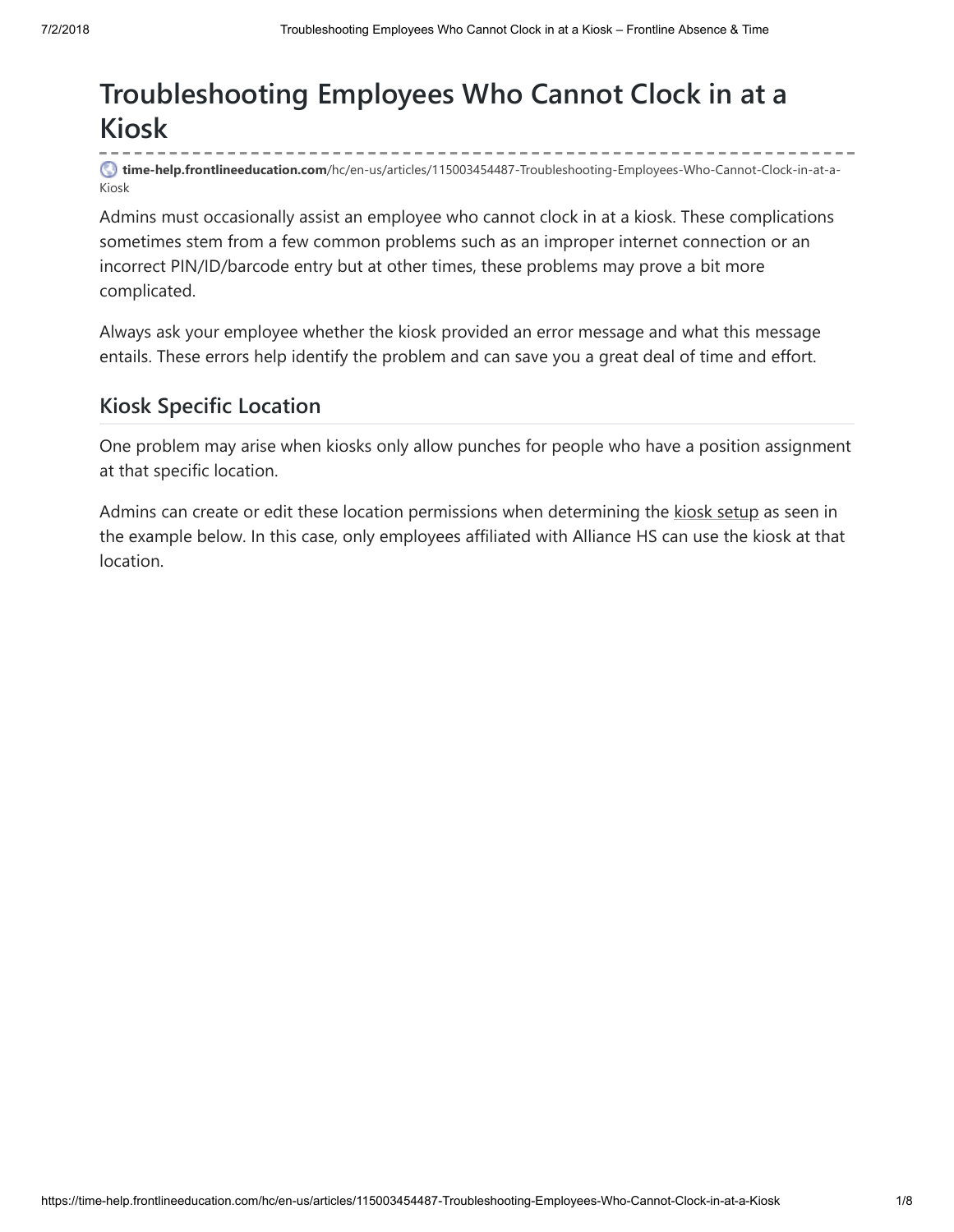| <b>Edit Clock Kiosk</b> |                              | ×                   |
|-------------------------|------------------------------|---------------------|
| * Name                  | Alliance HS                  |                     |
|                         |                              |                     |
| <b>Description</b>      |                              |                     |
| * Timeout               | 5<br>seconds                 |                     |
| * Kiosk Type            | Portal - Scan or ID/PIN<br>۰ |                     |
| * Locations             | <b>All Locations</b><br>۳    |                     |
|                         | Alliance HS                  |                     |
|                         | Corvallis HS                 |                     |
|                         | Granville HS                 |                     |
|                         | Licking Heights ES           |                     |
|                         | Loveland ES                  |                     |
|                         | Lyndhurst MS                 |                     |
|                         | 1 of 22 selected Clear       |                     |
|                         |                              |                     |
|                         | Cancel                       | <b>Save Changes</b> |
|                         |                              |                     |

Any employees who try to use a kiosk at Alliance HS without the proper position assignment will then receive the following error message.

# **Not Accepted**

The location/job type combination is not valid for the user specified. Please contact your administrator for more information.

# **IP Address**

Districts which utilize Kiosk IP Blocking may experience problems following the change of an IP address. The IP address change can interfere with the time and attendance kiosk and potentially block any employees from using any kiosks. When this occurs, the following error message appears.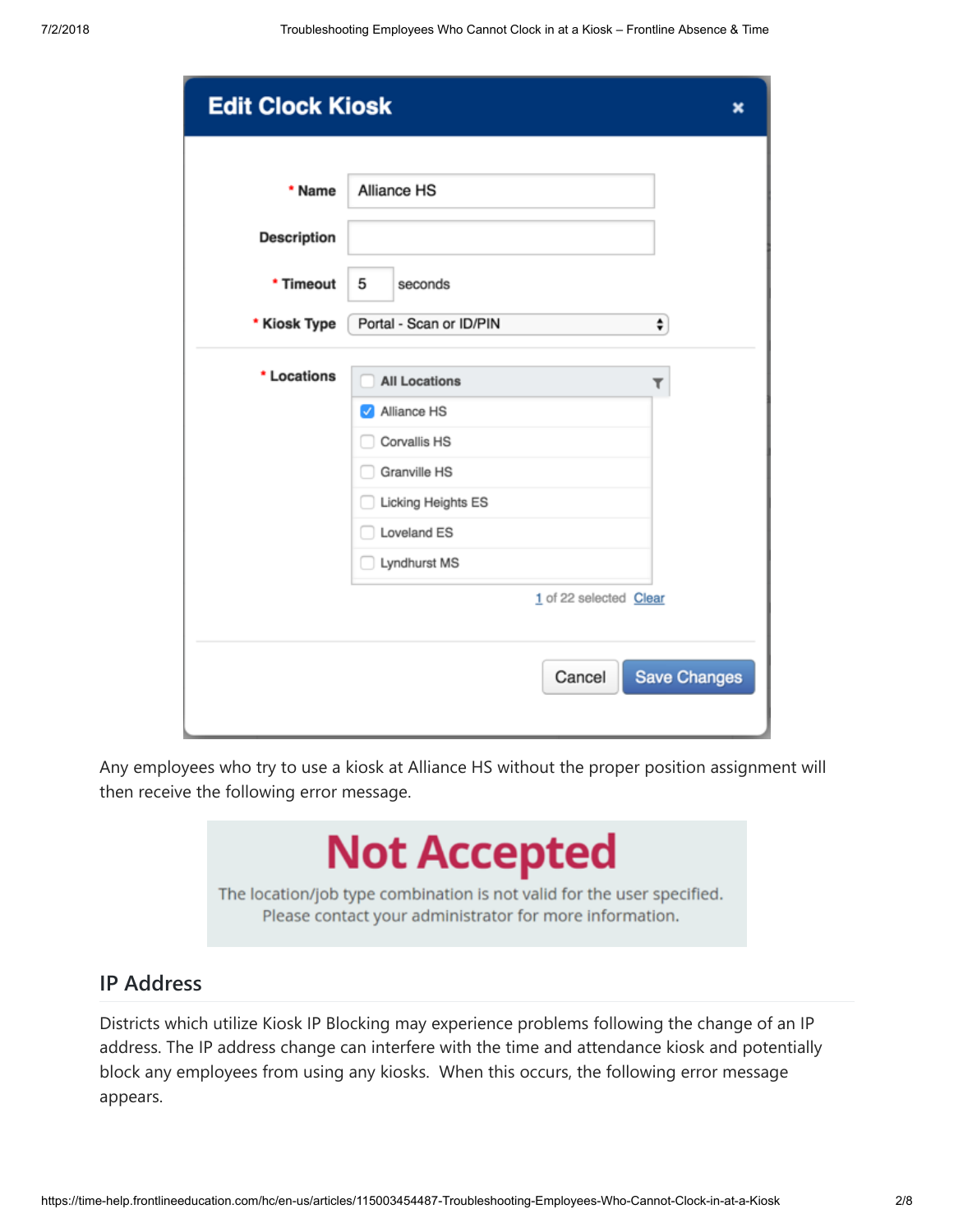

The IP address 100.100.200.50 has not been granted access to the clock. Please contact your administrator for more information.

Luckily, you can fix this issue within a few quick steps! You must first temporarily turn off the Kiosk IP Blocking within the time and attendance General Settings. Once complete, you can enter the new updated IP address(es) on the IP [Address](https://time-help.frontlineeducation.com/hc/en-us/articles/115003568868) Safelist and then turn on the Kiosk IP Blocking once more.

To avoid this error, your IT Department must perform any necessary updates to the External IP Address Range(s) in time and attendance at the same time or prior to your employees' attempting to clock in once an IP address changes.

# **Staff Groups**

Staff Groups also contain a series of potential settings which can interfere with employees' attempts to interact with a kiosk. Access the "Rules" portion of the Staff Group settings and examine assigned kiosk settings to reference your own system setup.

#### **Prevent clock-in if no schedule exists**

If selected, the setting titled "Prevent clock-in if no schedule exists" prohibits any employee who does not have a schedule from using the kiosk.

| Assigned                               | <b>Remove Selected</b> |
|----------------------------------------|------------------------|
| <b>Kiosk Settings</b>                  |                        |
| Rounding Rule Profile:                 |                        |
| Round to Schedule                      |                        |
| Allow job switching on clock kiosks    |                        |
| Prevent clock-in if no schedule exists |                        |
| XEarly clock-in allowance              |                        |
| minutes before shift start             |                        |
|                                        |                        |

If this scenario occurs, any employee who does not have a schedule but uses the kiosk will receive the following error message.



You do not have permission to Clock In without a schedule.

Keep in mind, this schedule scenario has a few additional factors which affect how the kiosk functions.

https://time-help.frontlineeducation.com/hc/en-us/articles/115003454487-Troubleshooting-Employees-Who-Cannot-Clock-in-at-a-Kiosk 3/8<br>https://time-help.frontlineeducation.com/hc/en-us/articles/115003454487-Troubleshooting-E The system requires an employee to have a schedule for a given day but it does not require the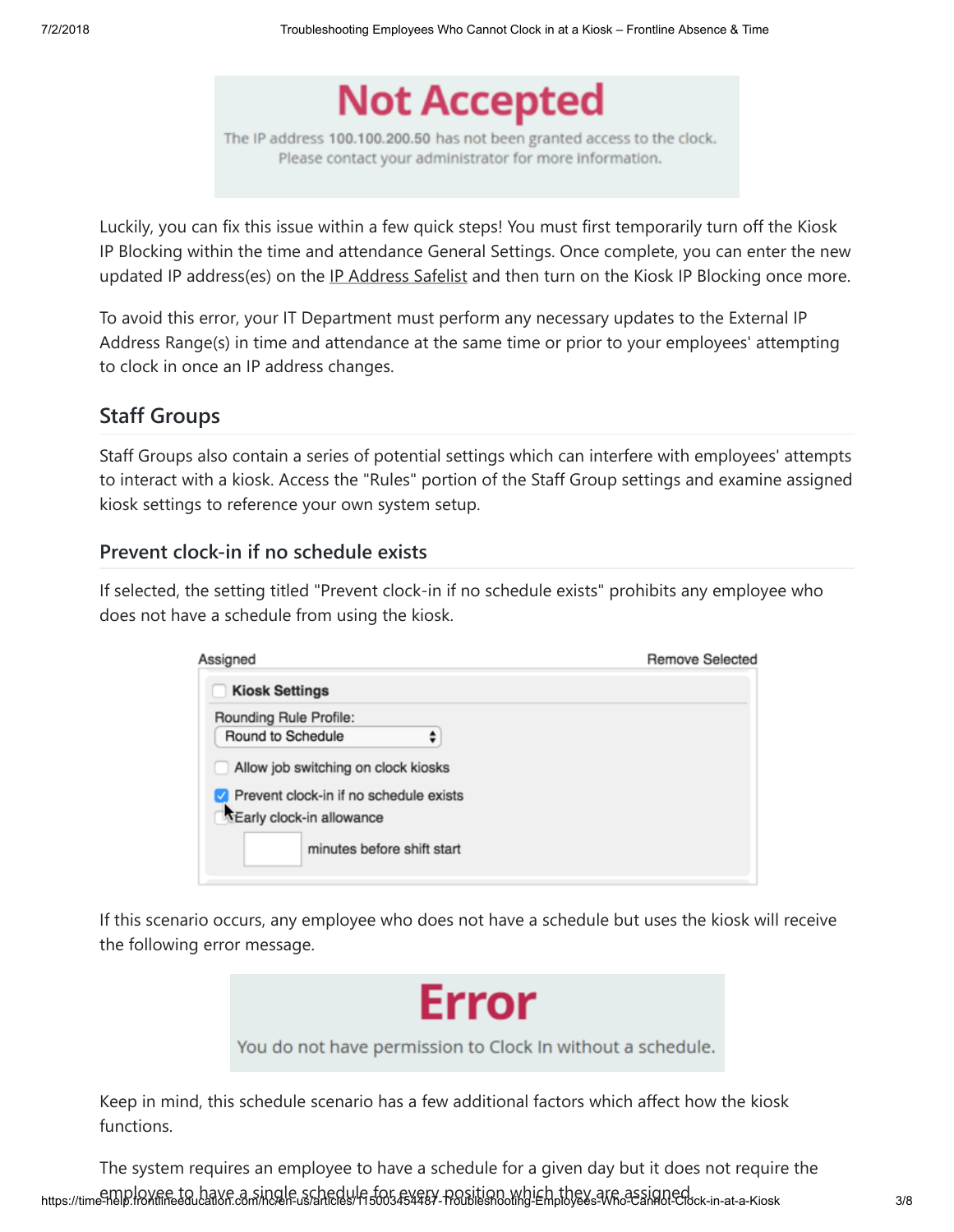For example, an employee who has a schedule on a given day while working at Job A can also access the kiosk for a job which does not have a schedule at Job B. But, if an employee who has a Mon-Fri schedule at Job A and no schedule at Job B attempts to work on a Saturday, the kiosk will not allow them to punch in and the following error message appears.

 $\triangle$  There is no schedule for you on this day. You may not clock in or out.

The system accepts the first scenario because it recognizes the employee's schedule for their Mon-Fri job but it does not work for the second scenario because it does not recognize the Saturday based on the employee's Mon-Fri schedule.

You can fix this scheduling issue by accessing a User [Template](https://time-help.frontlineeducation.com/hc/en-us/articles/115003452567) and assigning the "Can Override?" permission to this employee.

Keep in mind, this only applies to employees who are set up to use schedule based clocking.

| <b>Permissions</b>                              |                                                                                        |
|-------------------------------------------------|----------------------------------------------------------------------------------------|
|                                                 | In this area you define which features your users will be able to access in the system |
| View Timesheet                                  |                                                                                        |
| Modify Timesheet<br>Can Modify Entire Timesheet |                                                                                        |
| Can Modify Timesheet Comments Only              |                                                                                        |
| V View Work Detail Report                       |                                                                                        |
| V View Users Schedule                           |                                                                                        |
| View Clock                                      |                                                                                        |
| View Leave Balance                              |                                                                                        |
| Schedule Based Clocking                         |                                                                                        |
| Can Override?                                   |                                                                                        |
|                                                 |                                                                                        |

This allows the person to select the "Standard" mode on the kiosk and clock in on a Saturday from there.

#### **Early clock-in allowance**

If selected within the Staff Group settings, the option titled "Early clock-in allowance" establishes a timeframe for how soon an employee can access the kiosk. Any attempts made outside this timeframe then become blocked by the system.

| Assigned                                                                      | <b>Remove Selected</b> |
|-------------------------------------------------------------------------------|------------------------|
| <b>Kiosk Settings</b>                                                         |                        |
| Rounding Rule Profile:                                                        |                        |
| Round to Schedule                                                             |                        |
| Allow job switching on clock kiosks<br>Prevent clock-in if no schedule exists |                        |
| Early clock-in allowance                                                      |                        |
| Y.<br>minutes before shift start<br>00:30                                     |                        |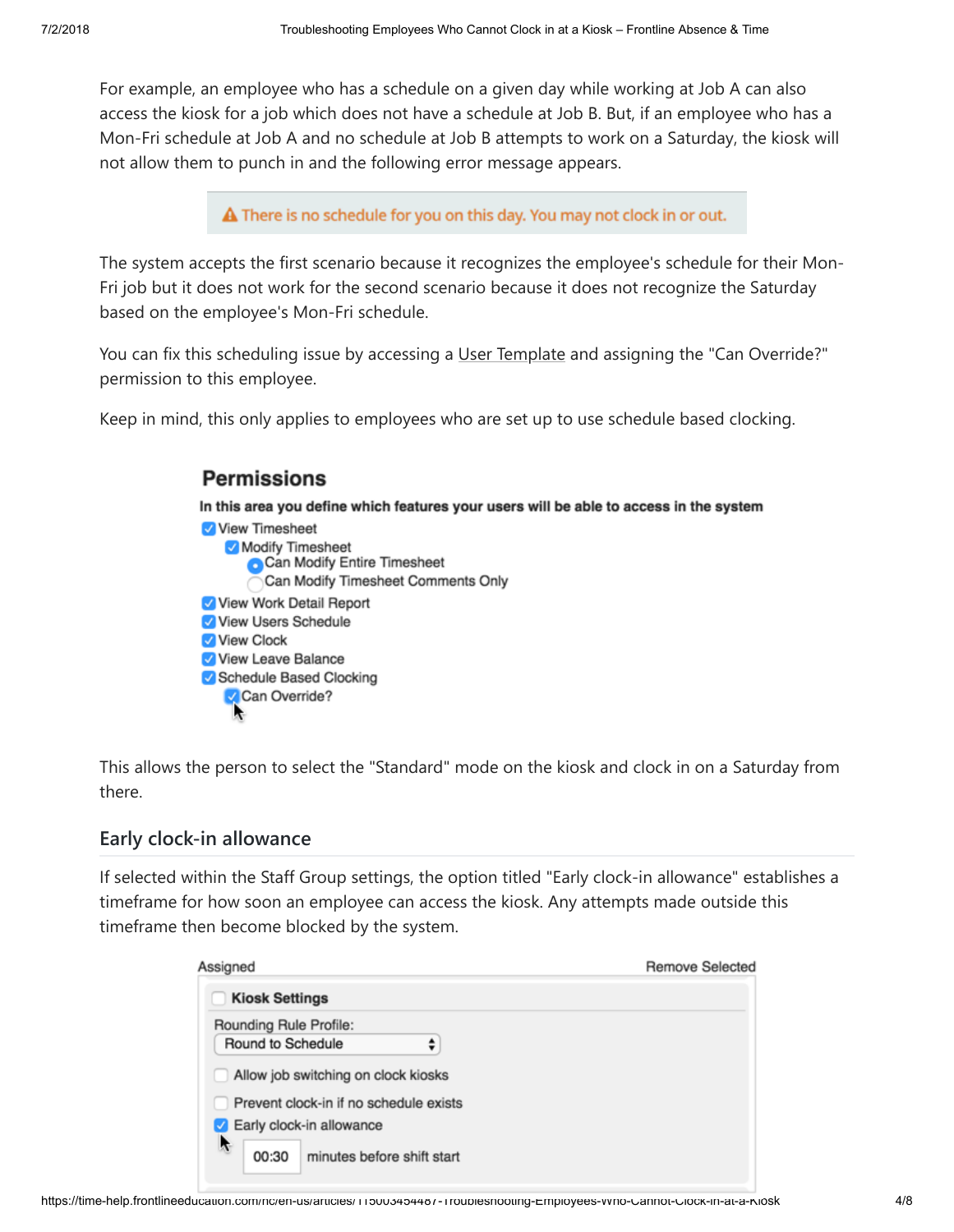These blocked attempts prompt the kiosk to provide the following error.



#### **Comment Settings**

Admins can also set up a kiosk to prompt unscheduled employees for a comment.

| Assigned                                          | <b>Remove Selected</b> |
|---------------------------------------------------|------------------------|
| <b>Comment Settings</b>                           |                        |
| Comment required on clock-in for unscheduled work |                        |

This setting prohibits the employee from punching in until they choose a comment from the dropdown and/or enter a custom comment, if allowed.

|                                       | A An initial comment is required to Clock In for this unscheduled job. |                                            |
|---------------------------------------|------------------------------------------------------------------------|--------------------------------------------|
| <b>SCHEDULE</b>                       | <b>EVENT HISTORY</b>                                                   | LOCATION & JOB TYPE                        |
|                                       |                                                                        | Main Street School District -<br>Custodian |
| There is no schedule for this<br>day. | There haven't been any<br>recorded events today.                       | <b>EVENT</b><br>Clock In/Out               |
|                                       |                                                                        | <b>COMMENTS</b>                            |
|                                       |                                                                        | $-$ No comment $-$                         |
|                                       |                                                                        |                                            |

#### **Conditional Comments**

In addition to a comment requirement, Admins can also determine a clock-in timeframe.



Any attempts made outside this timeframe become blocked by the system and produce the following warning.

| A The time is earlier than your shift start. A comment is required. |                        |                                                 |  |  |  |  |
|---------------------------------------------------------------------|------------------------|-------------------------------------------------|--|--|--|--|
| <b>SCHEDULE</b><br>Lyndhurst MS-Custodian                           | <b>EVENT HISTORY</b>   | LOCATION & JOB TYPE<br>Lyndhurst MS - Custodian |  |  |  |  |
| Regular<br><b>WORK</b><br>12:30 PM - 04:30 PM                       | There haven't been any | <b>EVENT</b><br>Clock In/Out                    |  |  |  |  |
| 4.00 Hours                                                          | recorded events today. | <b>COMMENTS</b><br>$-$ No comment $-$           |  |  |  |  |
|                                                                     |                        |                                                 |  |  |  |  |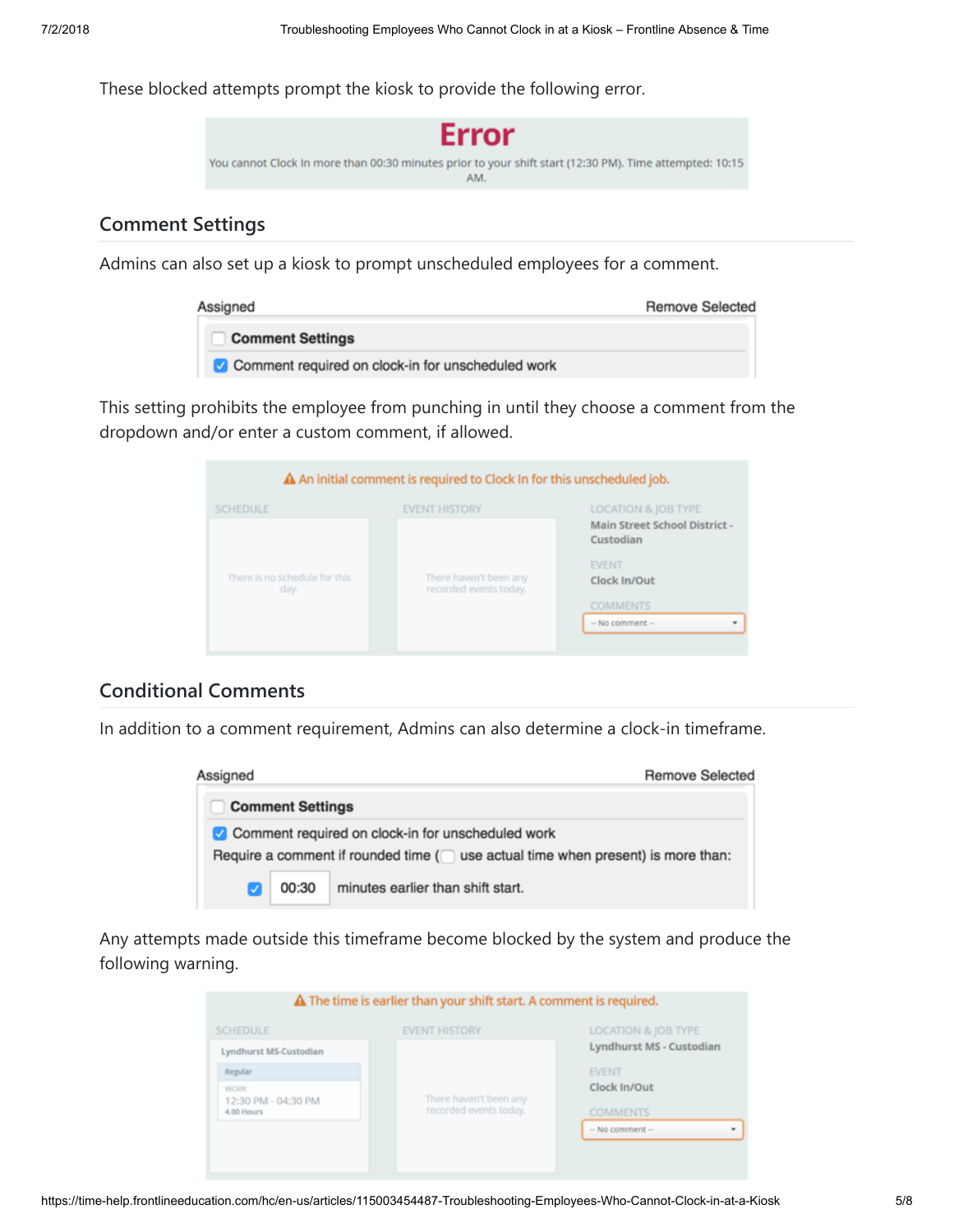# **Schedule Based Clocking**

**Permissions** 

Schedule based clocking serves as a useful feature for employees but under certain circumstances it can block employees from accessing a kiosk.

As an example, let's theorize that you set up an employee to work in three positions but one of those positions does not have a schedule. The employee cannot identify which of these three positions lacks a schedule when they attempt to use the kiosk and this may cause some level of confusion.

With this in mind, it is important to enable the "Can override?" [permission \(found](https://time-help.frontlineeducation.com/hc/en-us/articles/115003452567) in their User Template) for any employees who use schedule based clocking and who have the permission to enter time for jobs which do not have a schedule.

#### In this area you define which features your users will be able to access in the system View Timesheet Modify Timesheet Can Modify Entire Timesheet Can Modify Timesheet Comments Only View Work Detail Report View Users Schedule View Clock View Leave Balance Schedule Based Clocking Can Override?

This permission allows the employee to select **Standard Mode** on the kiosk and access the necessary options.

| <b>SCHEDULE</b>                                  | <b>EVENT HISTORY</b>                             | <b>COMMENTS</b>         |
|--------------------------------------------------|--------------------------------------------------|-------------------------|
| Corvallis HS-Maintenance                         |                                                  | $-$ No comment $-$<br>٠ |
| Regular                                          |                                                  |                         |
| <b>WORK</b><br>06:00 AM - 02:00 PM<br>8.00 Hours | There haven't been any<br>recorded events today. |                         |
| Log Out                                          | <b>Standard Mode</b>                             | <b>Clock In</b>         |

Once selected, the "Location and Job Type" dropdown menu becomes visible and the system allows the employee to utilize a dropdown with all their jobs (including those unscheduled).

# **Effective/Ineffective Date Ranges**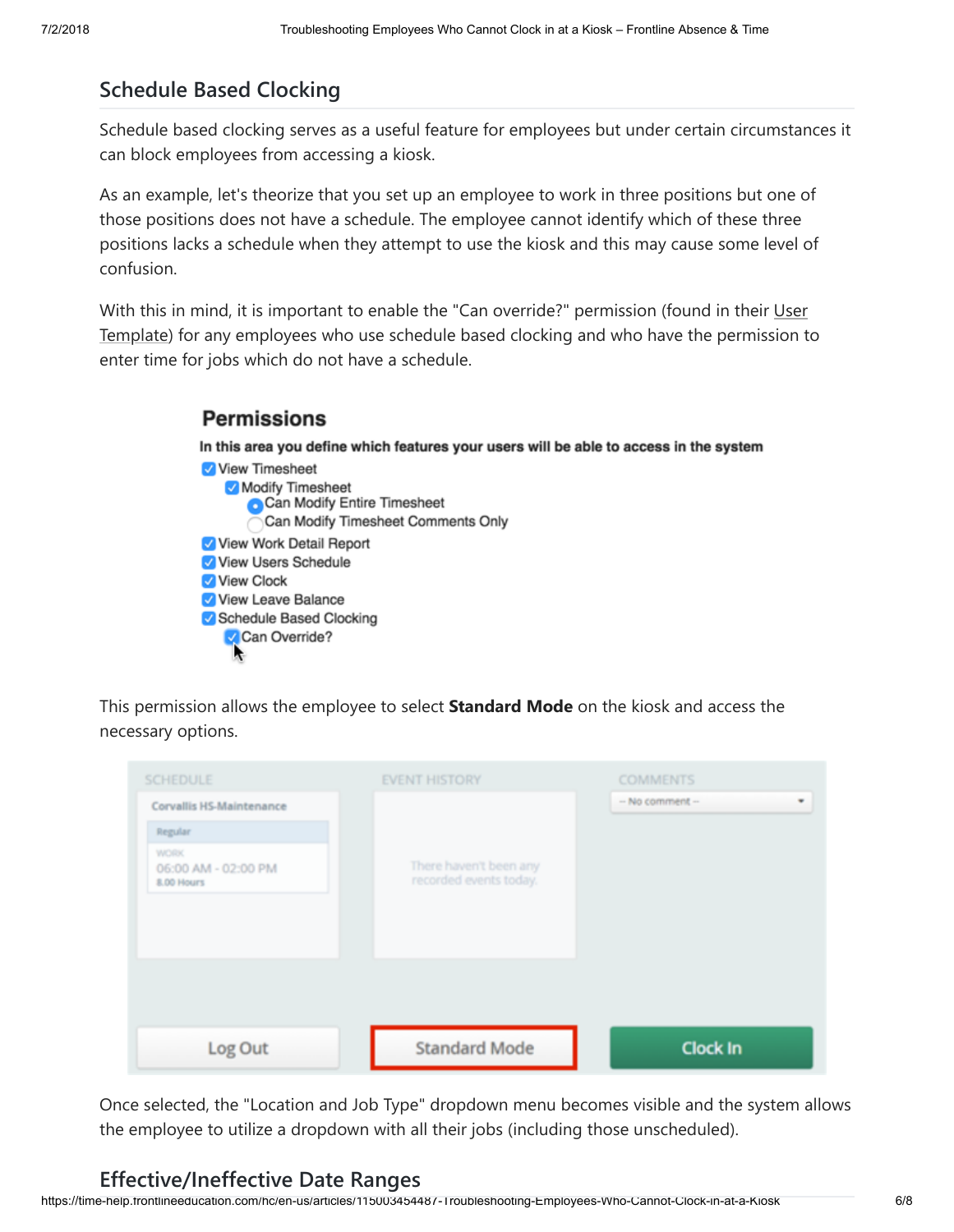Effective dates function in multiple areas within time and attendance but the two most impactful areas in terms of kiosk errors occur with date ranges on the employee's position or within the position master date range.

The most common date range issue occurs when the employee's position assignment does not include the date for which they are trying to clock in.

As an example, this employee's position assignment ends on 9/10/2016.

| ㅅ | <b>EMPLOYEE</b><br>Candle, Marvin (E00150) |                         |                          | <b>x Expired on 09/10/2016</b> | Overridden                |  |  |
|---|--------------------------------------------|-------------------------|--------------------------|--------------------------------|---------------------------|--|--|
|   |                                            | <b>EFFECTIVE RANGE</b>  | <b>LOCATION</b>          | <b>SCHEDULE</b>                | <b>ACCOUNTING</b>         |  |  |
|   |                                            | 05/25/2015 - 09/10/2016 | Loveland ES <sup>O</sup> | M-F 07:00-14:00                | 100.2542.0132.621.000.945 |  |  |

Any attempts by the employee to use a kiosk beyond this date cause the following error message to appear.



In other cases, the problem may not stem from the employee's positions assignment settings. If these assignment settings remain in effect, the date range for the position itself may block the employee's ability to use a kiosk.

| Custodians                                                   |              |                                                                                                                  | Effective on this date: 05/31/2015  | 筁              | Q |  |  |
|--------------------------------------------------------------|--------------|------------------------------------------------------------------------------------------------------------------|-------------------------------------|----------------|---|--|--|
| <b>Modify this Position</b>                                  |              | $\vee$ Show Filters<br>D Undo Filters<br>Showing 1 of 11 Total Results.                                          |                                     |                |   |  |  |
| <b>O</b> Add Users to Position                               |              | <b>O</b> Note: 3 users have been hidden because their assignments expired one or more years prior to 05/31/2015. |                                     |                |   |  |  |
| <b>SETTINGS</b>                                              |              | Name                                                                                                             | <b>Position Status</b>              | <b>Details</b> | n |  |  |
| <b>Description</b><br>$\sim$<br>Code<br>$\scriptstyle\cdots$ | $\checkmark$ | EMPLOYEE<br>Candle, Marvin (E00150)                                                                              | $\vee$ In Effect from<br>05/25/2015 | Overridden     | n |  |  |
| Job Type<br>Custodian <sup>O</sup><br><b>DEFAULTS</b>        |              |                                                                                                                  |                                     |                |   |  |  |
| 05/31/2015 - 09/10/2016                                      |              |                                                                                                                  |                                     |                |   |  |  |
| <b>9</b> Main Street School District<br>$\circ$              |              |                                                                                                                  |                                     |                |   |  |  |

If the position's date range expires, the employee will receive the following message while attempting to sign in with a kiosk.



The location/job type combination is not valid for the user specified. Please contact your administrator for more information.